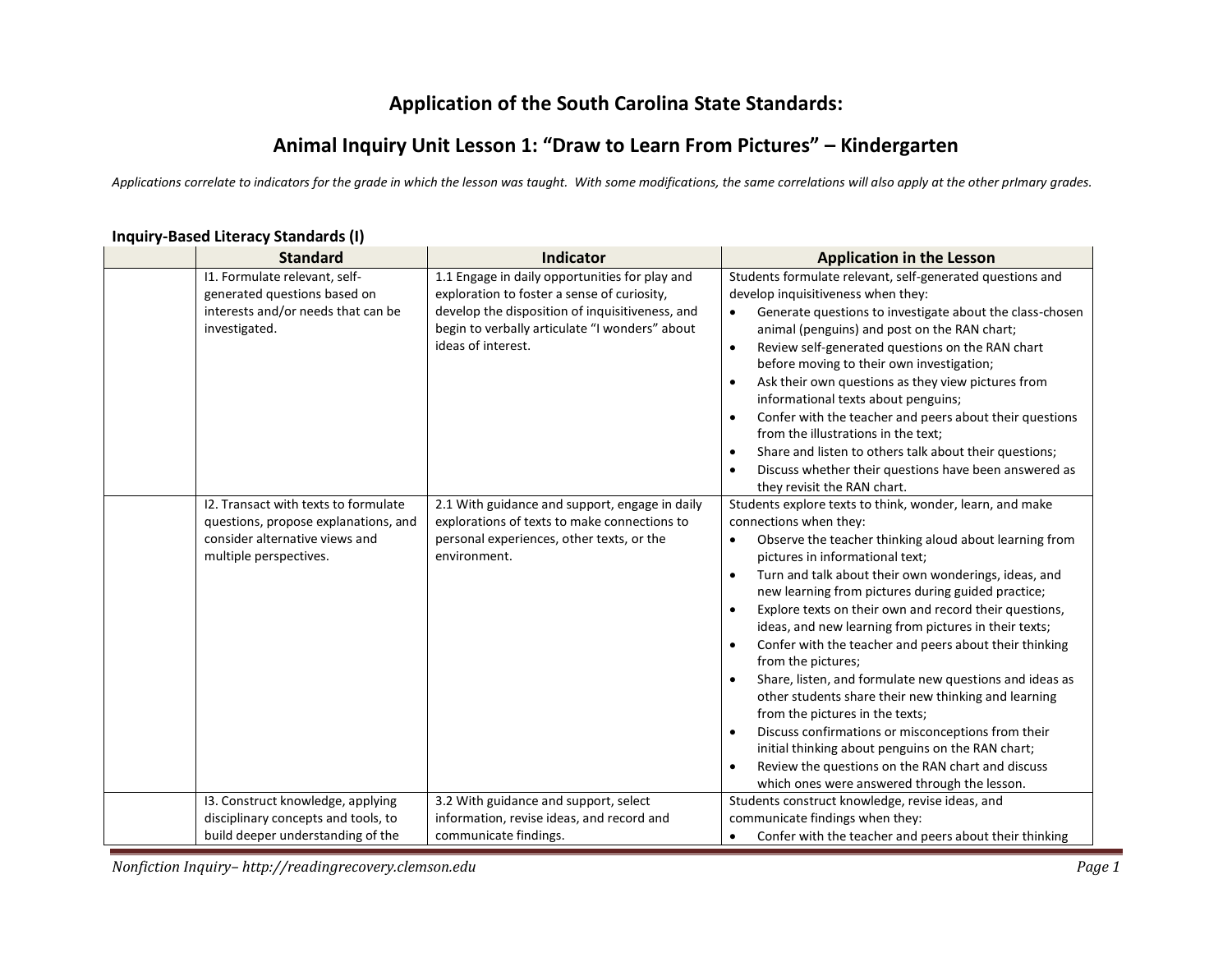| <b>Standard</b>                                                                                                                                             | Indicator                                                                                                                                                                                                                              | <b>Application in the Lesson</b>                                                                                                                                                                                                                                                                                                                                                                                                                                                                                                                                                                                                                                                                                                                                    |
|-------------------------------------------------------------------------------------------------------------------------------------------------------------|----------------------------------------------------------------------------------------------------------------------------------------------------------------------------------------------------------------------------------------|---------------------------------------------------------------------------------------------------------------------------------------------------------------------------------------------------------------------------------------------------------------------------------------------------------------------------------------------------------------------------------------------------------------------------------------------------------------------------------------------------------------------------------------------------------------------------------------------------------------------------------------------------------------------------------------------------------------------------------------------------------------------|
| world through exploration,<br>collaboration, and analysis.                                                                                                  |                                                                                                                                                                                                                                        | from the pictures;<br>Record their thinking through drawing and sometimes<br>$\bullet$<br>writing;<br>Share, listen, and formulate new questions and ideas as<br>$\bullet$<br>other students share their new thinking and learning<br>from the pictures in the texts;<br>Discuss confirmations or misconceptions from their<br>$\bullet$<br>initial thinking about penguins on the RAN chart;<br>Review the questions on the RAN chart and discuss<br>$\bullet$<br>which ones were answered through the lesson.                                                                                                                                                                                                                                                     |
| 14. Synthesize information to share<br>learning and/or take action.                                                                                         | 4.1 With guidance and support, discover<br>relationships and patterns during the inquiry<br>process.<br>4.2 With guidance and support, use tools to<br>communicate findings.<br>4.3 With guidance and support, reflect on<br>findings. | Students synthesize information, communicate and reflect on<br>findings when they:<br>Explore texts on their own and formulate questions, new<br>learning, and inferences from pictures in their texts;<br>Record their thinking through drawing and sometimes<br>$\bullet$<br>writing;<br>Share, listen, and formulate new questions and ideas as<br>other students share their new thinking and learning<br>from the pictures in the texts;<br>Discuss confirmations or misconceptions from their<br>$\bullet$<br>initial thinking about penguins on the RAN chart;<br>Review the questions on the RAN chart and discuss<br>$\bullet$<br>which ones were answered through the lesson.                                                                             |
| 15. Reflect throughout the inquiry<br>process to assess metacognition,<br>broaden understanding, and guide<br>actions, individually and<br>collaboratively. | 5.1 With guidance and support, recognize the<br>value of individual and collective thinking.<br>5.2 With guidance and support monitor and<br>assess learning to guide inquiry.                                                         | Students recognize the value of individual and collective<br>thinking and monitor their learning when they:<br>Discuss the positive attributes of classmates as they<br>$\bullet$<br>demonstrate turning and talking;<br>Support one another in the inquiry process, such as<br>$\bullet$<br>sharing where they found information, discussing new<br>learning, etc.<br>Share, listen, and formulate new questions and ideas as<br>$\bullet$<br>other students share their new thinking and learning<br>from the pictures in the texts;<br>Discuss confirmations or misconceptions from their<br>$\bullet$<br>initial thinking about penguins on the RAN chart;<br>Review the questions on the RAN chart and discuss<br>which ones were answered through the lesson. |

÷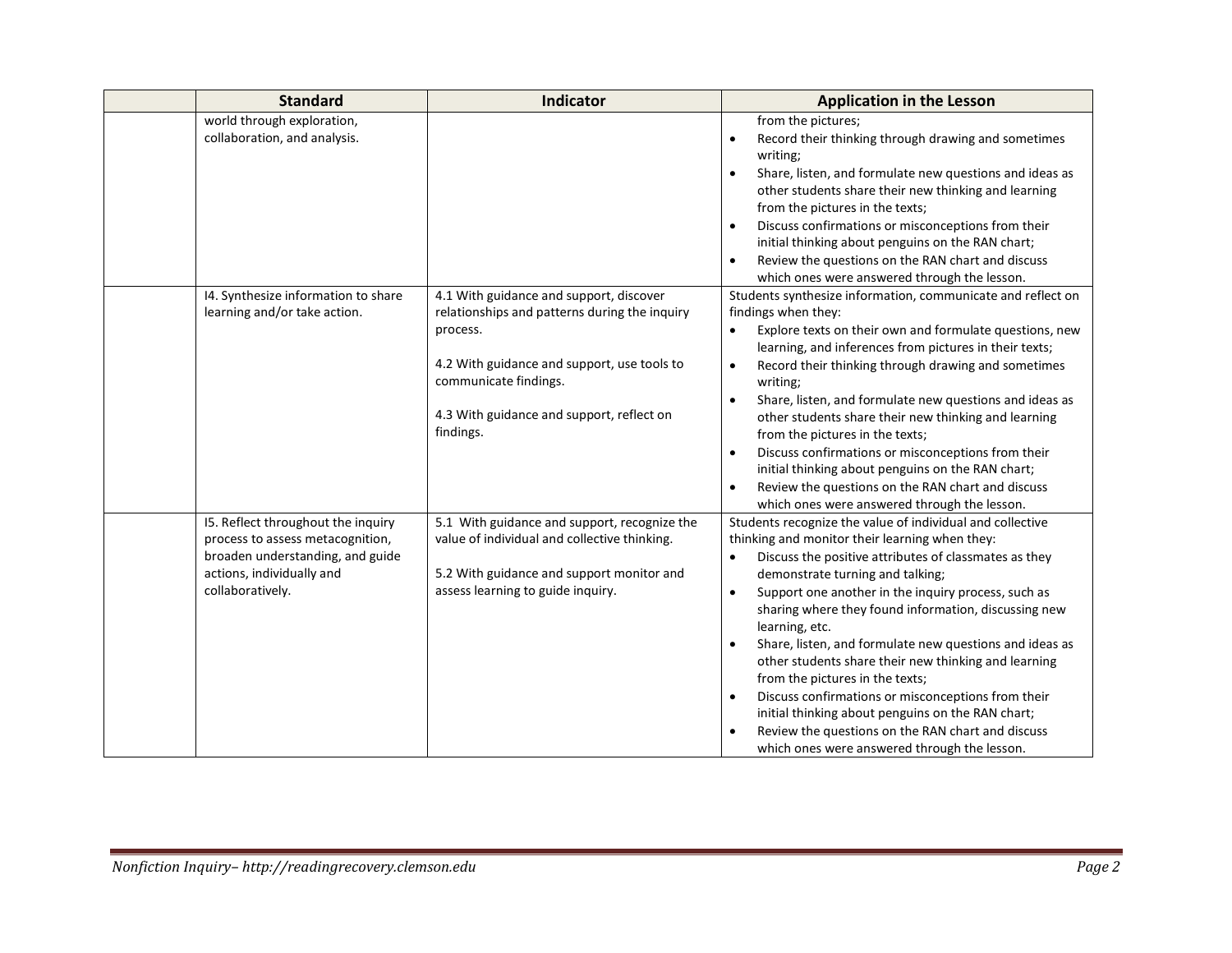| <b>Key Ideas</b>                     | <b>Standard</b>                                                                                                                                                                                                           | Indicator                                                                                                                                                                                                                                                                                                                                                                                               | <b>Application in the Lesson</b>                                                                                                                                                                                                                                                                                                                                                                                                              |
|--------------------------------------|---------------------------------------------------------------------------------------------------------------------------------------------------------------------------------------------------------------------------|---------------------------------------------------------------------------------------------------------------------------------------------------------------------------------------------------------------------------------------------------------------------------------------------------------------------------------------------------------------------------------------------------------|-----------------------------------------------------------------------------------------------------------------------------------------------------------------------------------------------------------------------------------------------------------------------------------------------------------------------------------------------------------------------------------------------------------------------------------------------|
| Meaning and<br>Context               | RI5. Determine meaning and develop<br>logical interpretations by making<br>predictions, inferring, drawing<br>conclusions, analyzing, synthesizing,<br>providing evidence, and investigating<br>multiple interpretations. | 5.1 With guidance and support, ask and answer<br>who, what, when, where, why, and how<br>questions about a text; refer to key details to<br>make inferences and draw conclusions in texts<br>heard or read<br>5.2 With guidance and support, ask and answer<br>questions to make predictions using prior<br>knowledge, pictures, illustrations, title, and<br>information about author and illustrator. | Students determine meaning through strategic thinking when<br>they:<br>Observe the teacher's modeling of her thinking as she<br>$\bullet$<br>learns from pictures in informational text;<br>Turn and talk and independently practice questioning,<br>$\bullet$<br>inferring, and investigating from pictures in<br>informational text;<br>Share and discuss their thinking about what they've<br>$\bullet$<br>learned.                        |
|                                      | RI7. Research events, topics, ideas, or<br>concepts<br>throughvisualmodalities.                                                                                                                                           | 7.1 With guidance and support, compare topics<br>or ideas within a thematic or author study<br>heard, read, or viewed.                                                                                                                                                                                                                                                                                  | Students research specific concepts and compare ideas when<br>they:<br>Find similar or conflicting information in different texts,<br>$\bullet$<br>or information that reveals misconceptions in their prior<br>knowledge or inferences or confirms new knowledge (eg,<br>penguins must be different colors because here are<br>some that are brown and some that are blue)                                                                   |
| Language,<br>Craft, and<br>Structure | RI8. Interpret and analyze the<br>authors' use of words, phrases, text<br>features, conventions, and<br>structures, and how their<br>relationships shape meaning and<br>tone in print and multimedia texts.               | 8.1 With guidance and support, identify words,<br>phrases, illustrations, and photographs used to<br>provide information.<br>8.2 With guidance and support, use front cover,<br>title page, illustrations/ photographs, fonts,<br>glossary, and table of contents to locate and<br>describe key facts or information; describe the<br>relationship between these features and the<br>text.              | Students identify and interpret the author's use of text<br>features when they:<br>Observe the teacher's modeling of learning from<br>$\bullet$<br>illustrations in the text;<br>Explore illustrations and labels, captions, headings and<br>$\bullet$<br>diagrams to discover new information and make<br>inferences about penguins;<br>Search for specific information using Table of Contents,<br>$\bullet$<br>headings, or illustrations. |
|                                      | RI9. Apply a range of strategies to<br>determine and deepen the meaning<br>of known, unknown, and multiple-<br>meaning words, phrases, and jargon;<br>acquire and use general academic<br>and domain-specific vocabulary. | 9.1 With guidance and support, ask and answer<br>questions about known and unknown words.<br>9.5 With guidance and support, use words and<br>phrases acquired through talk and text; explore<br>nuances of words and phrases.                                                                                                                                                                           | Students acquire and deepen meaning of academic and<br>domain-specific words when they:<br>Are guided by the teacher to notice bold print words<br>such as "predator" and discuss their meaning in the text<br>of learning about penguins;<br>Share and listen to others share the meaning of domain-<br>$\bullet$<br>specific words.                                                                                                         |
| Range and<br>Complexity              | RI12. Read independently and<br>comprehend a variety of texts for the<br>purposes of reading for enjoyment,<br>acquiring new learning, and building<br>stamina; reflect and respond to                                    | RI12.1 Engage in whole and small group reading<br>with purpose and understanding.<br>RI12.2 Read independently for sustained periods<br>of time.<br>RI12.3 Read and respond according to task and                                                                                                                                                                                                       | Students read to learn and respond to complex text as they:<br>Interact with a wide variety of informational texts<br>$\bullet$<br>through illustrations and words or phrases they know;<br>Track their new learning as they view information from<br>$\bullet$<br>pictures and interpret it through their own drawing and                                                                                                                    |

### **Reading - Informational Text (RI)**

*Nonfiction Inquiry– http://readingrecovery.clemson.edu Page 3*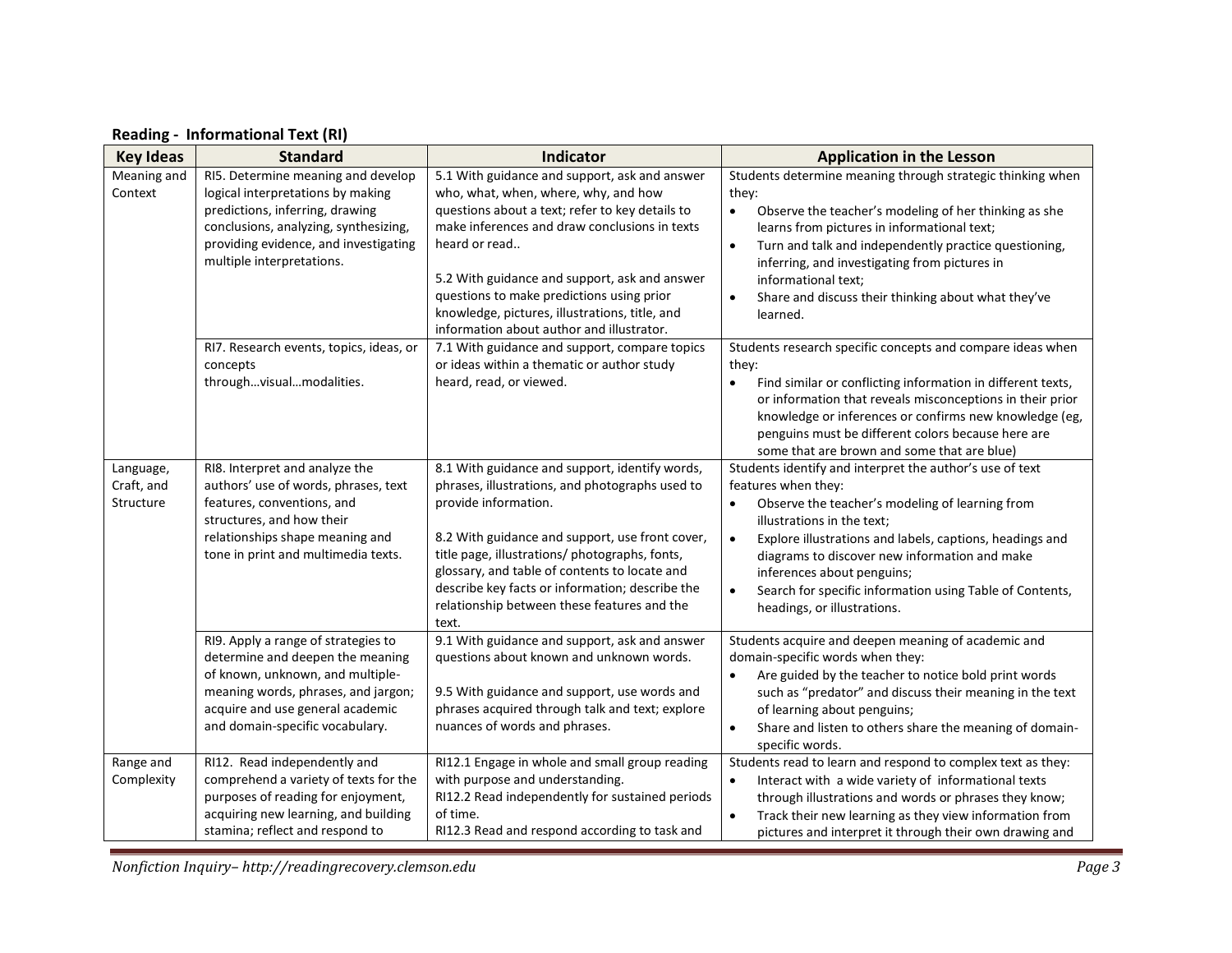| <b>Key Ideas</b> | Standard                             | Indicator                                         | <b>Application in the Lesson</b> |
|------------------|--------------------------------------|---------------------------------------------------|----------------------------------|
|                  | increasingly complex text over time. | purpose to become self-directed, critical readers | writing.                         |
|                  |                                      | and thinkers.                                     |                                  |

### **Writing (W)**

| <b>Key Ideas</b> | <b>Standard</b>                       | <b>Indicator</b>                                 | <b>Application in the Lesson</b>                       |
|------------------|---------------------------------------|--------------------------------------------------|--------------------------------------------------------|
| Meaning,         | W2. Write informative/explanatory     | 2.1 Use a combination of drawing, dictating, and | Students create informative texts when they:           |
| Context, and     | texts to examine and convey complex   | writing to compose informative/explanatory       | Draw and sometimes label or write about their drawings |
| Craft            | ideas and information clearly and     | texts that name and supply information about     | to explain their thinking and learning about penguins. |
|                  | accurately                            | the topic.                                       |                                                        |
| Range and        | W6. Write independently, legibly,     | W6.1 With guidance and support, write            | Students write routinely when they:                    |
| Complexity       | and routinely for a variety of tasks, | routinely and persevere in writing tasks for a   | Draw and sometimes label or write about their drawings |
|                  | purposes, and audiences over short    | variety of purposes and audiences.               | to explain their thinking and learning about penguins. |
|                  | and extended time frames.             |                                                  |                                                        |

#### **Communication (C)**

| <b>Key Ideas</b>       | <b>Standard</b>                                                                                                                                                                                                                                                                     | <b>Indicator</b>                                                                                                                                                                                                                                                                                                                                                                                                                                                                                                                           | <b>Application in the Lesson</b>                                                                                                                                                                                                                                                                                                                                 |
|------------------------|-------------------------------------------------------------------------------------------------------------------------------------------------------------------------------------------------------------------------------------------------------------------------------------|--------------------------------------------------------------------------------------------------------------------------------------------------------------------------------------------------------------------------------------------------------------------------------------------------------------------------------------------------------------------------------------------------------------------------------------------------------------------------------------------------------------------------------------------|------------------------------------------------------------------------------------------------------------------------------------------------------------------------------------------------------------------------------------------------------------------------------------------------------------------------------------------------------------------|
| Meaning and<br>Context | C1. Interact with others to explore<br>ideas and concepts, communicate<br>meaning, and develop logical<br>interpretations through collaborative<br>conversations; build upon the ideas<br>of others to clearly express one's<br>own views while respecting diverse<br>perspectives. | C1.1 Explore and create meaning through<br>conversation<br>C1.2 Practice the skills of taking turns, listening<br>to others, and speaking clearly.<br>C1.3 Practice verbal and nonverbal technique<br>including volume and tone, eye contact, facial<br>expressions, and posture.<br>C1.4 Participate in conversations with varied<br>partners about focused grade level topics and<br>texts in small and large groups.<br>C1.5 Explain personal ideas and build on the<br>ideas of others by responding and relating to<br>comments made. | Students communicate with others to explore ideas and<br>concepts when they:<br>Watch a peer demonstration of turn and talk and debrief<br>procedures;<br>Turn and talk throughout the lesson;<br>Share their thinking during the lesson and in sharing;<br>Work to speak clearly and organize their thinking as they<br>express it;<br>Confer with the teacher. |

### **Life Science: Exploring Organisms and The Environment**

| Key Ideas | <b>Standard</b>                     | Indicator                                    | Application in the Lesson                             |
|-----------|-------------------------------------|----------------------------------------------|-------------------------------------------------------|
|           | K.L.2: The student will demonstrate | K.L.2A.1 Obtain information to answer        | Students obtain information to answer questions about |
|           | an understanding of organisms found | questions about different organisms found in | animals when they:                                    |
|           | in the environment and how these    | the environment (such as plants, animals, or | View and analyze illustrations in informational texts |

*Nonfiction Inquiry– http://readingrecovery.clemson.edu Page 4*